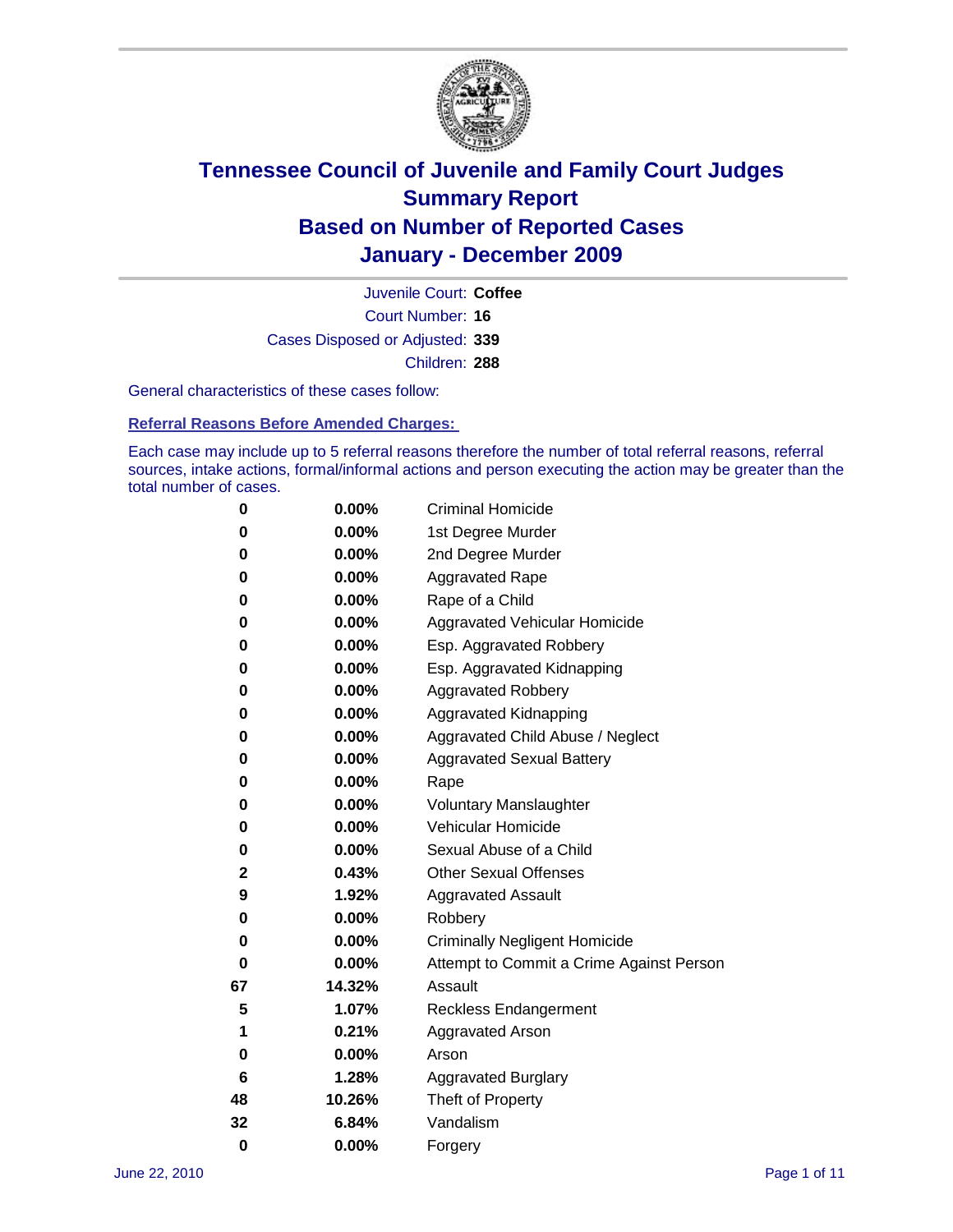

Court Number: **16** Juvenile Court: **Coffee** Cases Disposed or Adjusted: **339** Children: **288**

#### **Referral Reasons Before Amended Charges:**

Each case may include up to 5 referral reasons therefore the number of total referral reasons, referral sources, intake actions, formal/informal actions and person executing the action may be greater than the total number of cases.

| 0            | 0.00% | <b>Worthless Checks</b>                                     |
|--------------|-------|-------------------------------------------------------------|
| $\bf{0}$     | 0.00% | Illegal Possession / Fraudulent Use of Credit / Debit Cards |
| 12           | 2.56% | <b>Burglary</b>                                             |
| 0            | 0.00% | Unauthorized Use of a Vehicle                               |
| 1            | 0.21% | <b>Cruelty to Animals</b>                                   |
| 0            | 0.00% | Sale of Controlled Substances                               |
| 0            | 0.00% | <b>Other Drug Offenses</b>                                  |
| 41           | 8.76% | <b>Possession of Controlled Substances</b>                  |
| 1            | 0.21% | <b>Criminal Attempt</b>                                     |
| 0            | 0.00% | Carrying Weapons on School Property                         |
| 9            | 1.92% | Unlawful Carrying / Possession of a Weapon                  |
| $\mathbf{2}$ | 0.43% | <b>Evading Arrest</b>                                       |
| 1            | 0.21% | Escape                                                      |
| 5            | 1.07% | Driving Under Influence (DUI)                               |
| 23           | 4.91% | Possession / Consumption of Alcohol                         |
| 3            | 0.64% | Resisting Stop, Frisk, Halt, Arrest or Search               |
| 0            | 0.00% | <b>Aggravated Criminal Trespass</b>                         |
| 1            | 0.21% | Harassment                                                  |
| 0            | 0.00% | Failure to Appear                                           |
| 1            | 0.21% | Filing a False Police Report                                |
| 0            | 0.00% | Criminal Impersonation                                      |
| 10           | 2.14% | <b>Disorderly Conduct</b>                                   |
| 5            | 1.07% | <b>Criminal Trespass</b>                                    |
| 1            | 0.21% | <b>Public Intoxication</b>                                  |
| 0            | 0.00% | Gambling                                                    |
| 44           | 9.40% | <b>Traffic</b>                                              |
| 0            | 0.00% | <b>Local Ordinances</b>                                     |
| 0            | 0.00% | Violation of Wildlife Regulations                           |
| 0            | 0.00% | Contempt of Court                                           |
| 37           | 7.91% | Violation of Probation                                      |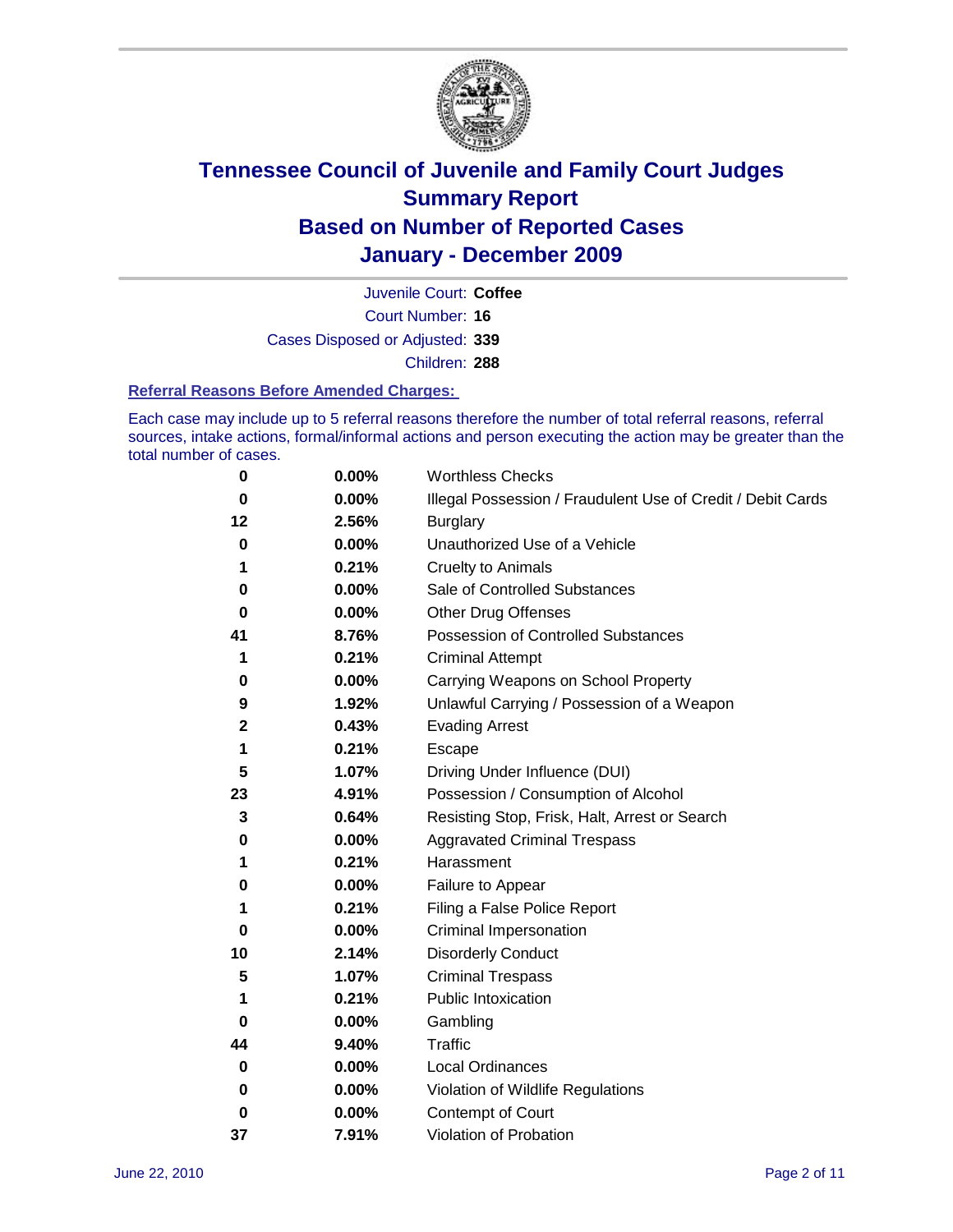

Court Number: **16** Juvenile Court: **Coffee** Cases Disposed or Adjusted: **339** Children: **288**

#### **Referral Reasons Before Amended Charges:**

Each case may include up to 5 referral reasons therefore the number of total referral reasons, referral sources, intake actions, formal/informal actions and person executing the action may be greater than the total number of cases.

| 0        | $0.00\%$ | Violation of Aftercare                 |
|----------|----------|----------------------------------------|
| 59       | 12.61%   | Unruly Behavior                        |
| 9        | 1.92%    | Truancy                                |
| 8        | 1.71%    | In-State Runaway                       |
| 0        | $0.00\%$ | Out-of-State Runaway                   |
| 5        | 1.07%    | Possession of Tobacco Products         |
| 0        | 0.00%    | Violation of a Valid Court Order       |
| 8        | 1.71%    | <b>Violation of Curfew</b>             |
| 0        | $0.00\%$ | Sexually Abused Child                  |
| 0        | $0.00\%$ | <b>Physically Abused Child</b>         |
| 0        | 0.00%    | Dependency / Neglect                   |
| $\bf{0}$ | $0.00\%$ | <b>Termination of Parental Rights</b>  |
| 0        | $0.00\%$ | <b>Violation of Pretrial Diversion</b> |
| 11       | 2.35%    | Violation of Informal Adjustment       |
| 0        | 0.00%    | <b>Judicial Review</b>                 |
| 0        | $0.00\%$ | <b>Administrative Review</b>           |
| 0        | $0.00\%$ | <b>Foster Care Review</b>              |
| 0        | $0.00\%$ | Custody                                |
| 0        | 0.00%    | Visitation                             |
| 0        | 0.00%    | Paternity / Legitimation               |
| 0        | 0.00%    | <b>Child Support</b>                   |
| 0        | 0.00%    | <b>Request for Medical Treatment</b>   |
| 0        | 0.00%    | <b>Consent to Marry</b>                |
| 1        | 0.21%    | Other                                  |
| 468      | 100.00%  | <b>Total Referrals</b>                 |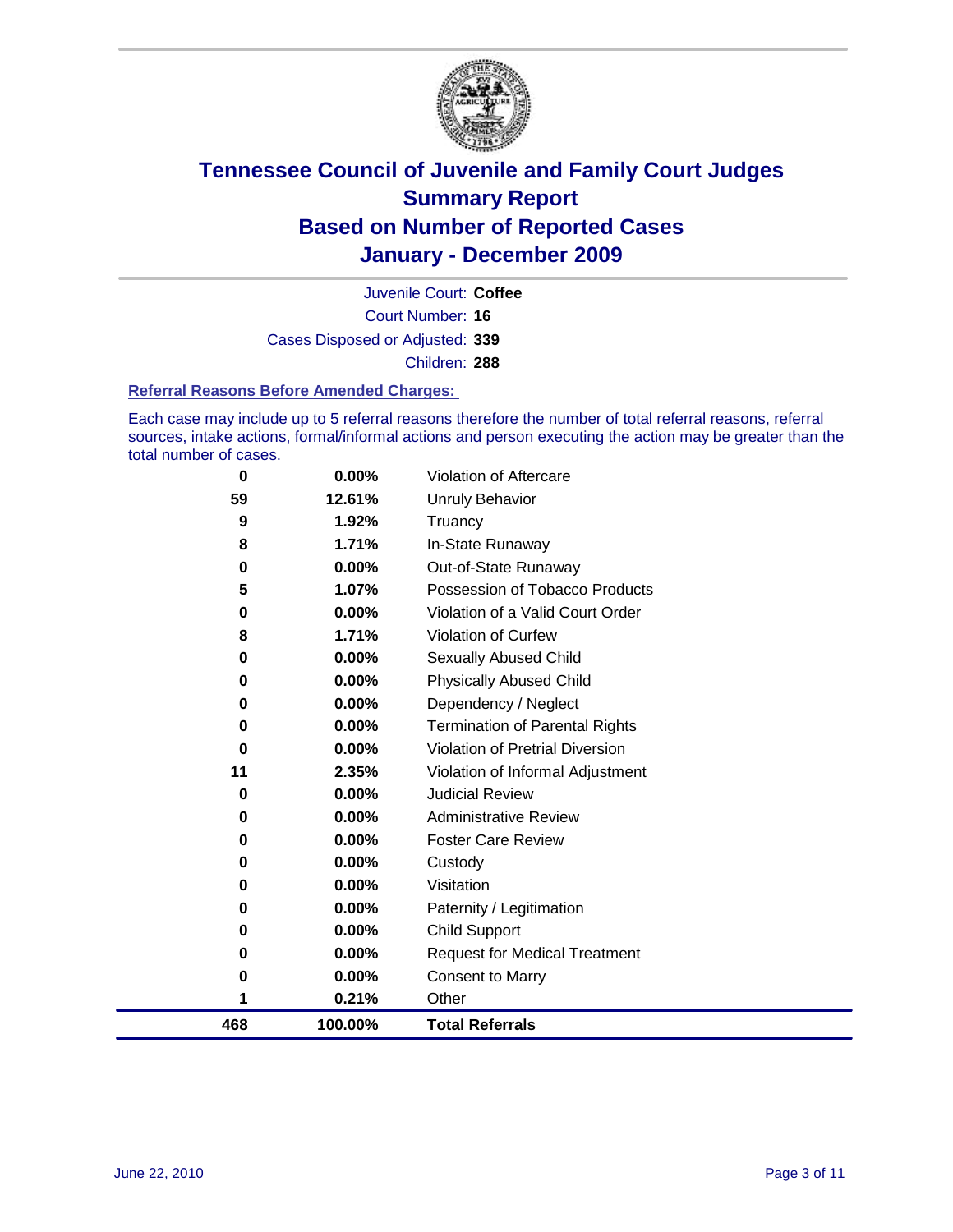

|                            |                                 | Juvenile Court: Coffee            |  |
|----------------------------|---------------------------------|-----------------------------------|--|
| Court Number: 16           |                                 |                                   |  |
|                            | Cases Disposed or Adjusted: 339 |                                   |  |
|                            |                                 | Children: 288                     |  |
| <b>Referral Sources: 1</b> |                                 |                                   |  |
| 358                        | 76.50%                          | Law Enforcement                   |  |
| 47                         | 10.04%                          | Parents                           |  |
| 0                          | 0.00%                           | <b>Relatives</b>                  |  |
| 0                          | 0.00%                           | Self                              |  |
| 14                         | 2.99%                           | School                            |  |
| 0                          | 0.00%                           | <b>CSA</b>                        |  |
| 6                          | 1.28%                           | <b>DCS</b>                        |  |
| 0                          | 0.00%                           | <b>Other State Department</b>     |  |
| 0                          | $0.00\%$                        | <b>District Attorney's Office</b> |  |
| 42                         | 8.97%                           | <b>Court Staff</b>                |  |
| 0                          | 0.00%                           | Social Agency                     |  |
| 0                          | 0.00%                           | <b>Other Court</b>                |  |
| 1                          | 0.21%                           | Victim                            |  |
| 0                          | 0.00%                           | Child & Parent                    |  |
| 0                          | 0.00%                           | Hospital                          |  |
| 0                          | 0.00%                           | Unknown                           |  |
| 0                          | 0.00%                           | Other                             |  |
| 468                        | 100.00%                         | <b>Total Referral Sources</b>     |  |

### **Age of Child at Referral: 2**

| 288          | 100.00%  | <b>Total Child Count</b> |
|--------------|----------|--------------------------|
| 0            | $0.00\%$ | <b>Unknown</b>           |
| 0            | 0.00%    | Ages 19 and Over         |
| 92           | 31.94%   | Ages 17 through 18       |
| 124          | 43.06%   | Ages 15 through 16       |
| 51           | 17.71%   | Ages 13 through 14       |
| 19           | 6.60%    | Ages 11 through 12       |
| $\mathbf{2}$ | 0.69%    | Ages 10 and Under        |
|              |          |                          |

<sup>1</sup> If different than number of Referral Reasons (468), verify accuracy of your court's data.

<sup>2</sup> One child could be counted in multiple categories, verify accuracy of your court's data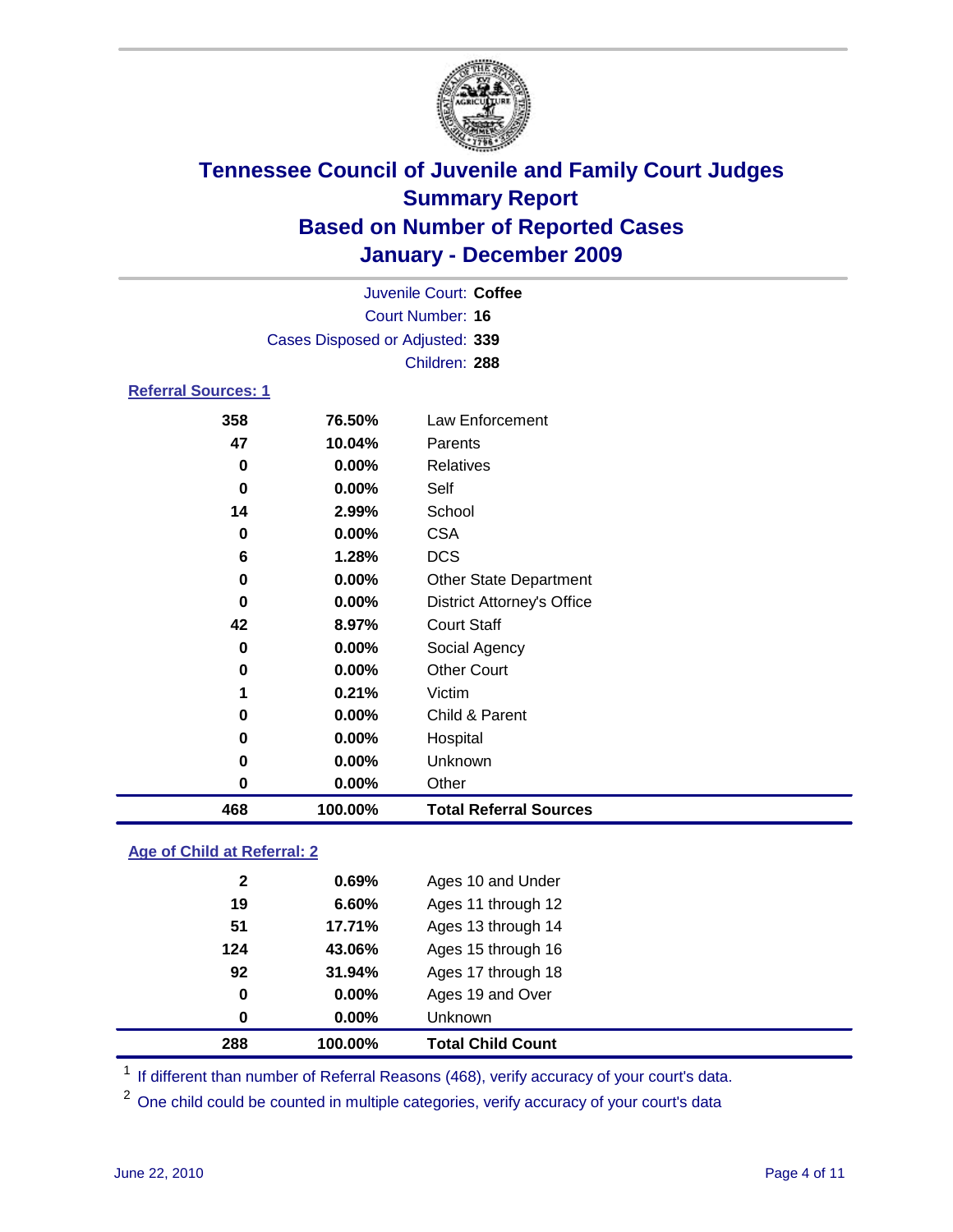

| Juvenile Court: Coffee                  |                                 |                          |  |  |
|-----------------------------------------|---------------------------------|--------------------------|--|--|
|                                         | <b>Court Number: 16</b>         |                          |  |  |
|                                         | Cases Disposed or Adjusted: 339 |                          |  |  |
|                                         |                                 | Children: 288            |  |  |
| Sex of Child: 1                         |                                 |                          |  |  |
| 193                                     | 67.01%                          | Male                     |  |  |
| 95                                      | 32.99%                          | Female                   |  |  |
| $\mathbf 0$                             | 0.00%                           | Unknown                  |  |  |
| 288                                     | 100.00%                         | <b>Total Child Count</b> |  |  |
| Race of Child: 1                        |                                 |                          |  |  |
| 267                                     | 92.71%                          | White                    |  |  |
| 20                                      | 6.94%                           | African American         |  |  |
| $\mathbf 0$                             | 0.00%                           | Native American          |  |  |
| 1                                       | 0.35%                           | Asian                    |  |  |
| 0                                       | 0.00%                           | Mixed                    |  |  |
| $\mathbf 0$                             | 0.00%                           | Unknown                  |  |  |
| 288                                     | 100.00%                         | <b>Total Child Count</b> |  |  |
| <b>Hispanic Origin: 1</b>               |                                 |                          |  |  |
| 10                                      | 3.47%                           | Yes                      |  |  |
| 277                                     | 96.18%                          | No                       |  |  |
| 1                                       | 0.35%                           | Unknown                  |  |  |
| 288                                     | 100.00%                         | <b>Total Child Count</b> |  |  |
| <b>School Enrollment of Children: 1</b> |                                 |                          |  |  |
| 208                                     | 72.22%                          | Yes                      |  |  |
| 3                                       | 1.04%                           | No                       |  |  |
| 77                                      | 26.74%                          | Unknown                  |  |  |
| 288                                     | 100.00%                         | <b>Total Child Count</b> |  |  |

One child could be counted in multiple categories, verify accuracy of your court's data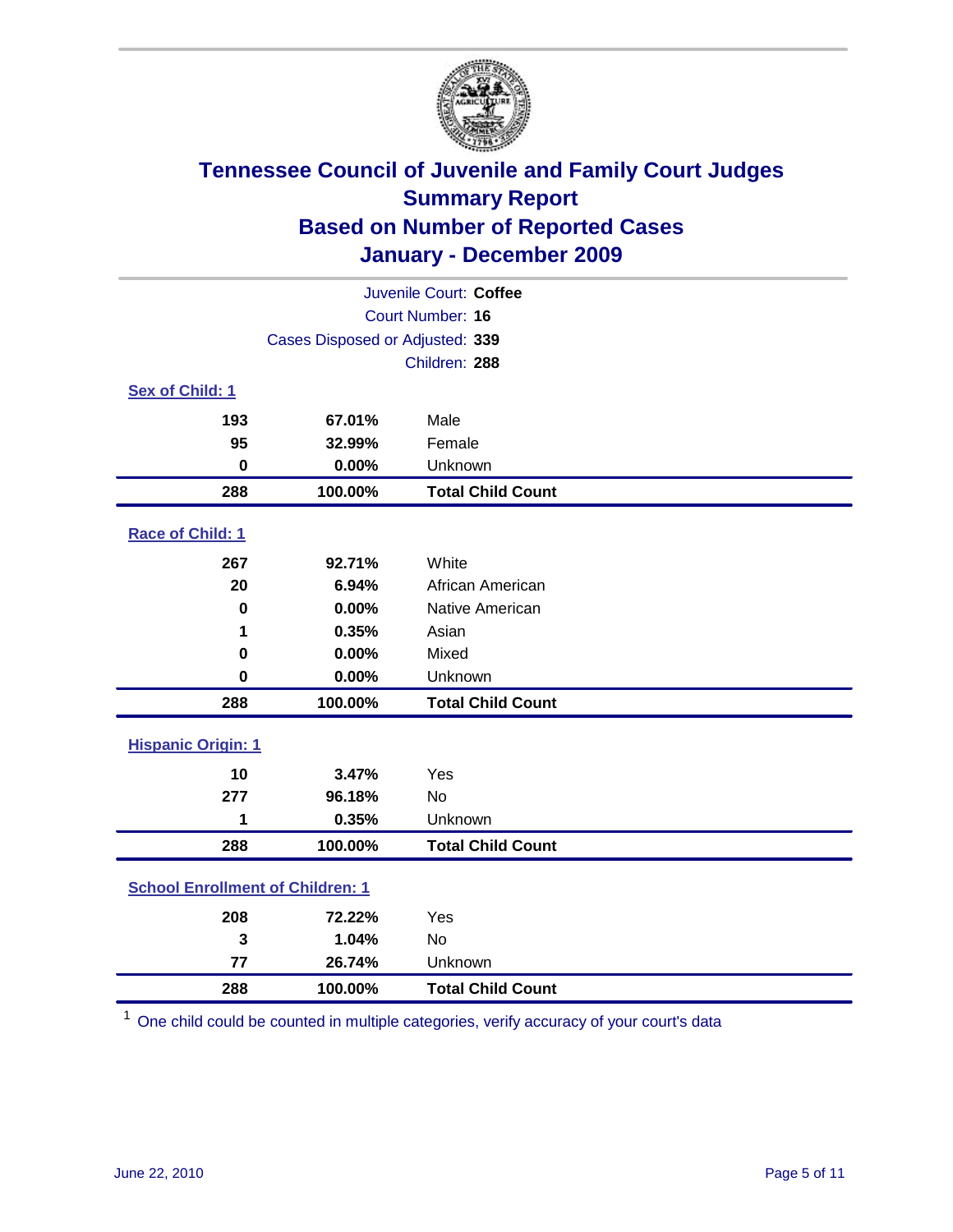

Court Number: **16** Juvenile Court: **Coffee** Cases Disposed or Adjusted: **339** Children: **288**

### **Living Arrangement of Child at Time of Referral: 1**

| 0            |          |                              |
|--------------|----------|------------------------------|
|              |          | Other                        |
| 76           | 26.39%   | Unknown                      |
| 0            | $0.00\%$ | Independent                  |
| 0            | 0.00%    | In an Institution            |
| 0            | $0.00\%$ | In a Residential Center      |
| $\mathbf{2}$ | 0.69%    | In a Group Home              |
| 0            | $0.00\%$ | With Foster Family           |
| 6            | 2.08%    | With Adoptive Parents        |
| 10           | $3.47\%$ | <b>With Relatives</b>        |
| 0            | $0.00\%$ | With Father                  |
| 101          | 35.07%   | With Mother                  |
| 22           | 7.64%    | With Mother and Stepfather   |
| 0            | $0.00\%$ | With Father and Stepmother   |
| 71           | 24.65%   | With Both Biological Parents |
|              |          | 0.00%                        |

### **Type of Detention: 2**

| 339 | 100.00%  | <b>Total Detention Count</b> |  |
|-----|----------|------------------------------|--|
| 0   | 0.00%    | Other                        |  |
| 328 | 96.76%   | Does Not Apply               |  |
| 0   | $0.00\%$ | Unknown                      |  |
| 0   | $0.00\%$ | Psychiatric Hospital         |  |
| 0   | 0.00%    | Jail - No Separation         |  |
| 0   | $0.00\%$ | Jail - Partial Separation    |  |
| 0   | $0.00\%$ | Jail - Complete Separation   |  |
| 11  | 3.24%    | Juvenile Detention Facility  |  |
| 0   | $0.00\%$ | Non-Secure Placement         |  |
|     |          |                              |  |

<sup>1</sup> One child could be counted in multiple categories, verify accuracy of your court's data

<sup>2</sup> If different than number of Cases (339) verify accuracy of your court's data.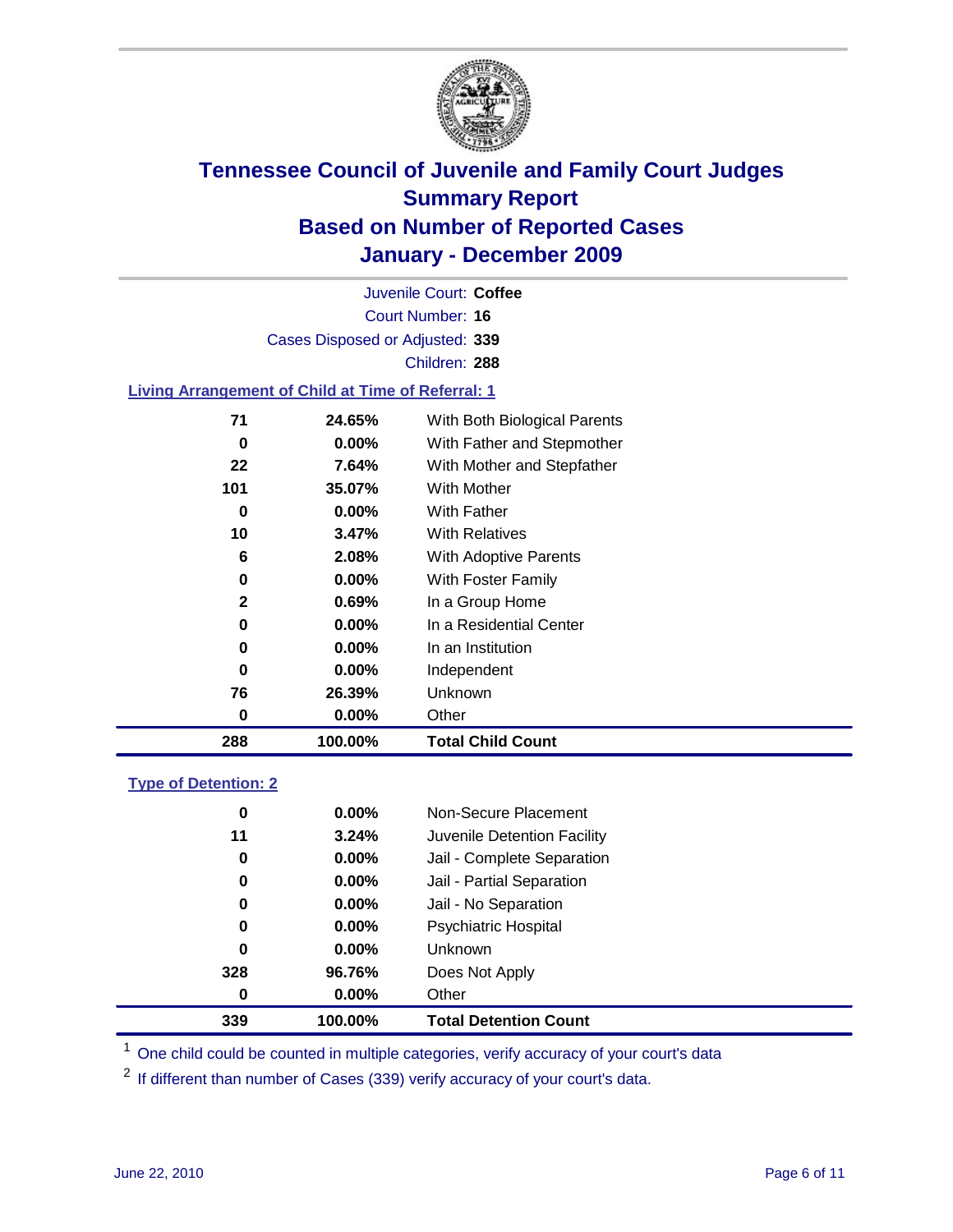

|                                                    | Juvenile Court: Coffee          |                                      |  |  |
|----------------------------------------------------|---------------------------------|--------------------------------------|--|--|
|                                                    | Court Number: 16                |                                      |  |  |
|                                                    | Cases Disposed or Adjusted: 339 |                                      |  |  |
|                                                    |                                 | Children: 288                        |  |  |
| <b>Placement After Secure Detention Hearing: 1</b> |                                 |                                      |  |  |
| 2                                                  | 0.59%                           | Returned to Prior Living Arrangement |  |  |
| 1                                                  | 0.29%                           | Juvenile Detention Facility          |  |  |
| 1                                                  | 0.29%                           | Jail                                 |  |  |
| 0                                                  | 0.00%                           | Shelter / Group Home                 |  |  |
| 0                                                  | 0.00%                           | Foster Family Home                   |  |  |
| 0                                                  | 0.00%                           | Psychiatric Hospital                 |  |  |
| 1                                                  | 0.29%                           | Unknown                              |  |  |
| 332                                                | 97.94%                          | Does Not Apply                       |  |  |
| 2                                                  | 0.59%                           | Other                                |  |  |
| 339                                                | 100.00%                         | <b>Total Placement Count</b>         |  |  |
| <b>Intake Actions: 2</b>                           |                                 |                                      |  |  |
|                                                    |                                 |                                      |  |  |
| 428                                                | 91.45%                          | <b>Petition Filed</b>                |  |  |
| $\bf{0}$                                           | 0.00%                           | <b>Motion Filed</b>                  |  |  |
| 40                                                 | 8.55%                           | <b>Citation Processed</b>            |  |  |
| 0                                                  | 0.00%                           | Notification of Paternity Processed  |  |  |
| $\bf{0}$                                           | 0.00%                           | Scheduling of Judicial Review        |  |  |
| 0                                                  | 0.00%                           | Scheduling of Administrative Review  |  |  |
| 0                                                  | 0.00%                           | Scheduling of Foster Care Review     |  |  |
| 0                                                  | 0.00%                           | Unknown                              |  |  |
| 0                                                  | 0.00%                           | Does Not Apply                       |  |  |
| 0                                                  | 0.00%                           | Other                                |  |  |
| 468                                                | 100.00%                         | <b>Total Intake Count</b>            |  |  |

<sup>1</sup> If different than number of Cases (339) verify accuracy of your court's data.

<sup>2</sup> If different than number of Referral Reasons (468), verify accuracy of your court's data.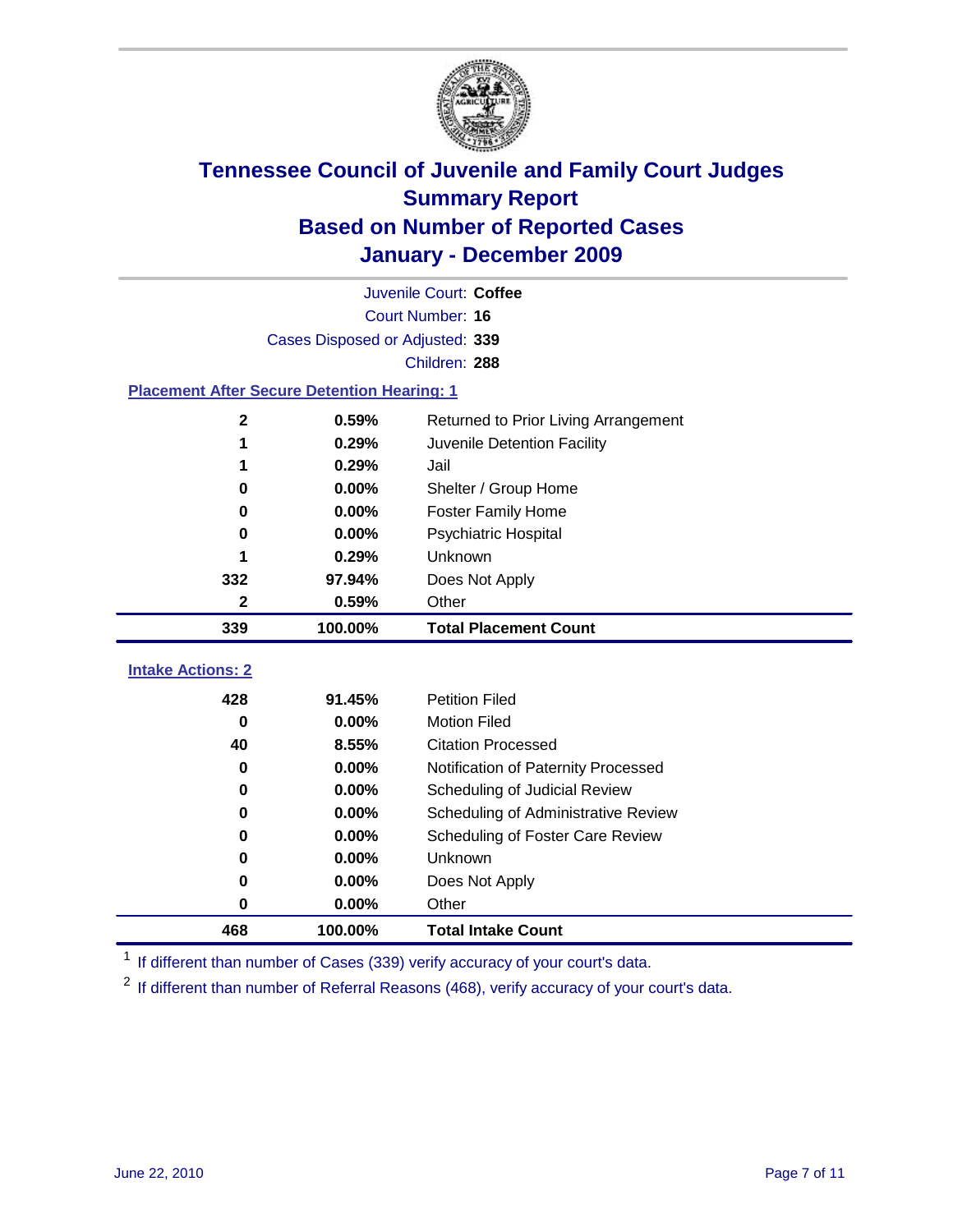

Court Number: **16** Juvenile Court: **Coffee** Cases Disposed or Adjusted: **339** Children: **288**

### **Last Grade Completed by Child: 1**

| 0                                       | 0.00%    | Too Young for School         |  |
|-----------------------------------------|----------|------------------------------|--|
| 0                                       | 0.00%    | Preschool                    |  |
| 0                                       | 0.00%    | Kindergarten                 |  |
| 0                                       | 0.00%    | 1st Grade                    |  |
| 0                                       | 0.00%    | 2nd Grade                    |  |
| 0                                       | $0.00\%$ | 3rd Grade                    |  |
| 2                                       | 0.69%    | 4th Grade                    |  |
| 6                                       | 2.08%    | 5th Grade                    |  |
| 17                                      | 5.90%    | 6th Grade                    |  |
| 19                                      | 6.60%    | 7th Grade                    |  |
| 27                                      | 9.38%    | 8th Grade                    |  |
| 42                                      | 14.58%   | 9th Grade                    |  |
| 34                                      | 11.81%   | 10th Grade                   |  |
| 22                                      | 7.64%    | 11th Grade                   |  |
| 3                                       | 1.04%    | 12th Grade                   |  |
| 0                                       | 0.00%    | Non-Graded Special Ed        |  |
| $\pmb{0}$                               | 0.00%    | <b>GED</b>                   |  |
| 0                                       | 0.00%    | Graduated                    |  |
| $\bf{0}$                                | 0.00%    | <b>Never Attended School</b> |  |
| 116                                     | 40.28%   | Unknown                      |  |
| 0                                       | 0.00%    | Other                        |  |
| 288                                     | 100.00%  | <b>Total Child Count</b>     |  |
| <b>Enrolled in Special Education: 1</b> |          |                              |  |

| 288                                       | 100.00% | <b>Total Child Count</b> |  |  |
|-------------------------------------------|---------|--------------------------|--|--|
| 89                                        | 30.90%  | Unknown                  |  |  |
| 156                                       | 54.17%  | No                       |  |  |
| 43                                        | 14.93%  | Yes                      |  |  |
| <u>Einvilled in Opcolar Eugeneinen. I</u> |         |                          |  |  |

One child could be counted in multiple categories, verify accuracy of your court's data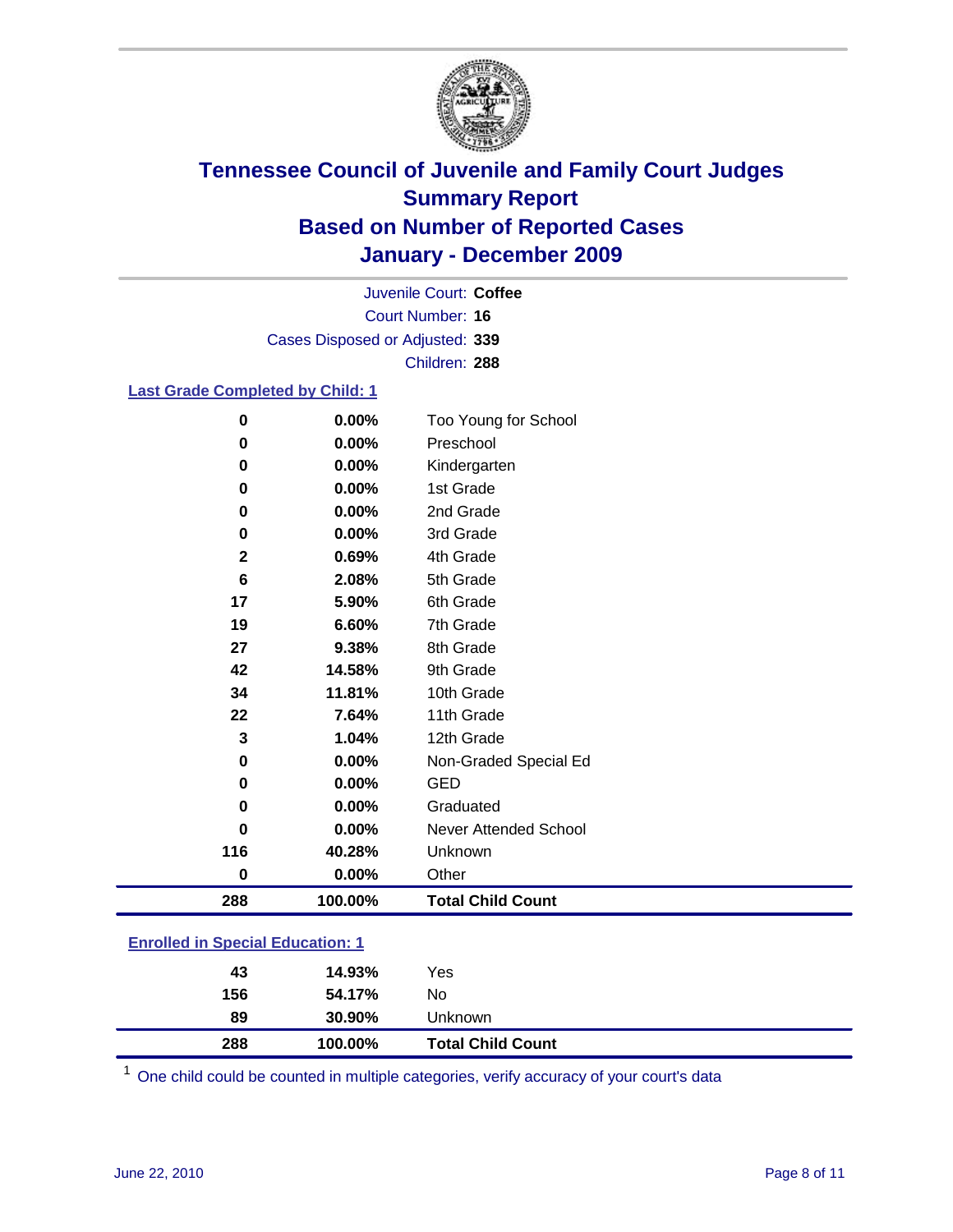

|                              | Juvenile Court: Coffee          |                           |  |  |
|------------------------------|---------------------------------|---------------------------|--|--|
|                              | Court Number: 16                |                           |  |  |
|                              | Cases Disposed or Adjusted: 339 |                           |  |  |
|                              |                                 | Children: 288             |  |  |
| <b>Action Executed By: 1</b> |                                 |                           |  |  |
| 465                          | 99.36%                          | Judge                     |  |  |
| 0                            | $0.00\%$                        | Referee                   |  |  |
| 3                            | 0.64%                           | <b>YSO</b>                |  |  |
| 0                            | 0.00%                           | Other                     |  |  |
| 0                            | 0.00%                           | Unknown                   |  |  |
| 468                          | 100.00%                         | <b>Total Action Count</b> |  |  |

### **Formal / Informal Actions: 1**

| 163 | 34.83%   | Dismissed                                        |
|-----|----------|--------------------------------------------------|
| 0   | $0.00\%$ | Retired / Nolle Prosequi                         |
| 162 | 34.62%   | <b>Complaint Substantiated Delinquent</b>        |
| 48  | 10.26%   | <b>Complaint Substantiated Status Offender</b>   |
| 0   | $0.00\%$ | <b>Complaint Substantiated Dependent/Neglect</b> |
| 0   | $0.00\%$ | <b>Complaint Substantiated Abused</b>            |
| 0   | $0.00\%$ | <b>Complaint Substantiated Mentally III</b>      |
| 85  | 18.16%   | Informal Adjustment                              |
| 0   | $0.00\%$ | <b>Pretrial Diversion</b>                        |
| 10  | 2.14%    | <b>Transfer to Adult Court Hearing</b>           |
| 0   | $0.00\%$ | Charges Cleared by Transfer to Adult Court       |
| 0   | $0.00\%$ | Special Proceeding                               |
| 0   | $0.00\%$ | <b>Review Concluded</b>                          |
| 0   | $0.00\%$ | Case Held Open                                   |
| 0   | $0.00\%$ | Other                                            |
| 0   | $0.00\%$ | <b>Unknown</b>                                   |
| 468 | 100.00%  | <b>Total Action Count</b>                        |

<sup>1</sup> If different than number of Referral Reasons (468), verify accuracy of your court's data.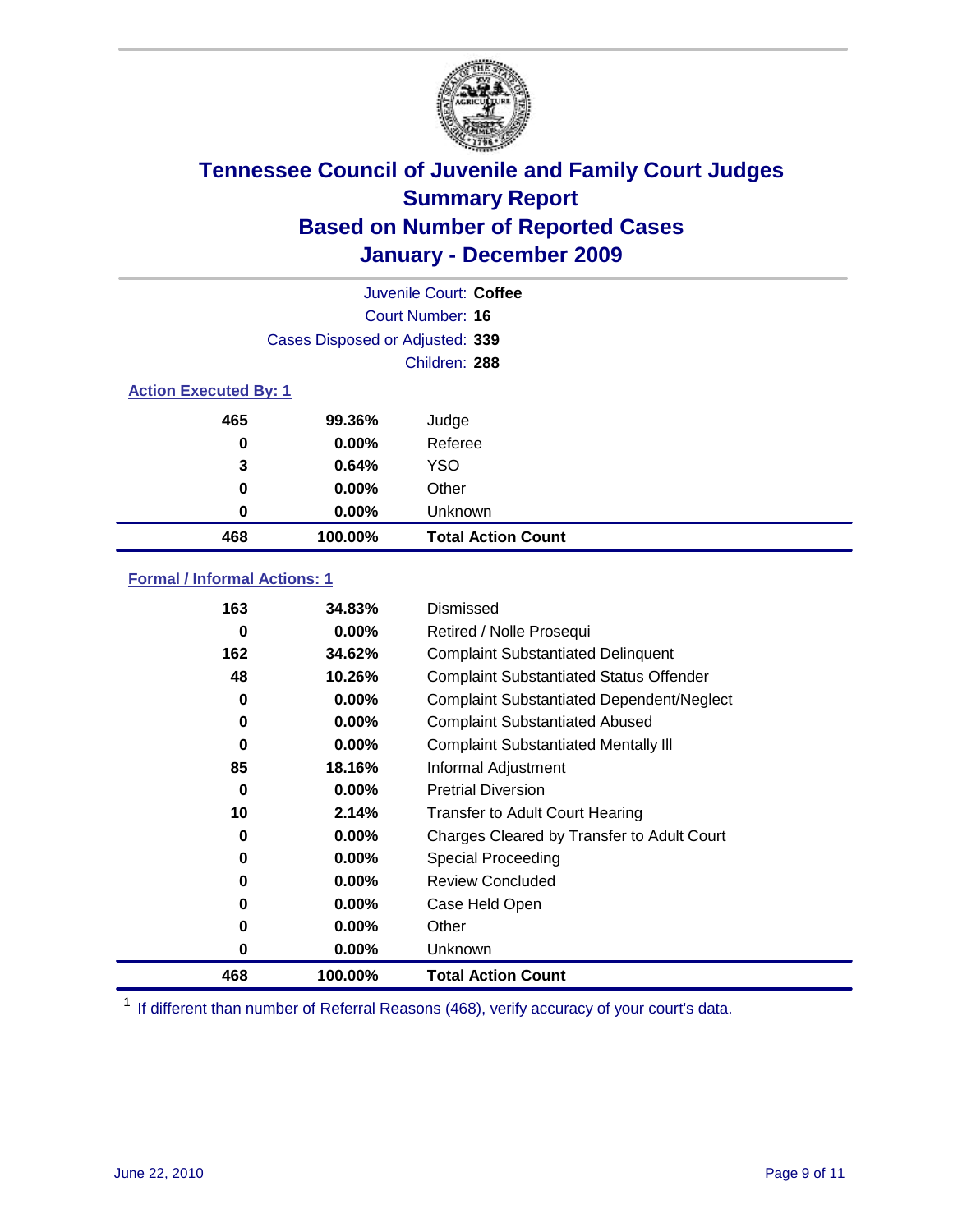

|                       |                                 | Juvenile Court: Coffee                                |
|-----------------------|---------------------------------|-------------------------------------------------------|
|                       |                                 | <b>Court Number: 16</b>                               |
|                       | Cases Disposed or Adjusted: 339 |                                                       |
|                       |                                 | Children: 288                                         |
| <b>Case Outcomes:</b> |                                 | There can be multiple outcomes for one child or case. |
| 124                   | 17.01%                          | <b>Case Dismissed</b>                                 |
| 0                     | 0.00%                           | Case Retired or Nolle Prosequi                        |
| 0                     | 0.00%                           | Warned / Counseled                                    |
| 0                     | 0.00%                           | Held Open For Review                                  |
| 159                   | 21.81%                          | Supervision / Probation to Juvenile Court             |
| 0                     | 0.00%                           | <b>Probation to Parents</b>                           |
| 0                     | 0.00%                           | Referral to Another Entity for Supervision / Service  |
| 34                    | 4.66%                           | Referred for Mental Health Counseling                 |
| 55                    | 7.54%                           | Referred for Alcohol and Drug Counseling              |
| 0                     | 0.00%                           | <b>Referred to Alternative School</b>                 |
| 0                     | 0.00%                           | Referred to Private Child Agency                      |
| 13                    | 1.78%                           | Referred to Defensive Driving School                  |
| 0                     | 0.00%                           | Referred to Alcohol Safety School                     |
| 0                     | 0.00%                           | Referred to Juvenile Court Education-Based Program    |
| 5                     | 0.69%                           | Driver's License Held Informally                      |
| 0                     | 0.00%                           | <b>Voluntary Placement with DMHMR</b>                 |
| 0                     | 0.00%                           | <b>Private Mental Health Placement</b>                |
| 0                     | 0.00%                           | <b>Private MR Placement</b>                           |
| 0                     | 0.00%                           | Placement with City/County Agency/Facility            |
| 0                     | 0.00%                           | Placement with Relative / Other Individual            |
| 21                    | 2.88%                           | Fine                                                  |
| 13                    | 1.78%                           | <b>Public Service</b>                                 |
| 26                    | 3.57%                           | Restitution                                           |
| 0                     | 0.00%                           | <b>Runaway Returned</b>                               |
| 1                     | 0.14%                           | No Contact Order                                      |
| 0                     | 0.00%                           | Injunction Other than No Contact Order                |
| 9                     | 1.23%                           | <b>House Arrest</b>                                   |
| 0                     | 0.00%                           | <b>Court Defined Curfew</b>                           |
| 0                     | $0.00\%$                        | Dismissed from Informal Adjustment                    |
| 0                     | $0.00\%$                        | <b>Dismissed from Pretrial Diversion</b>              |
| 0                     | 0.00%                           | Released from Probation                               |
| 2                     | 0.27%                           | <b>Transferred to Adult Court</b>                     |
| 0                     | $0.00\%$                        | <b>DMHMR Involuntary Commitment</b>                   |